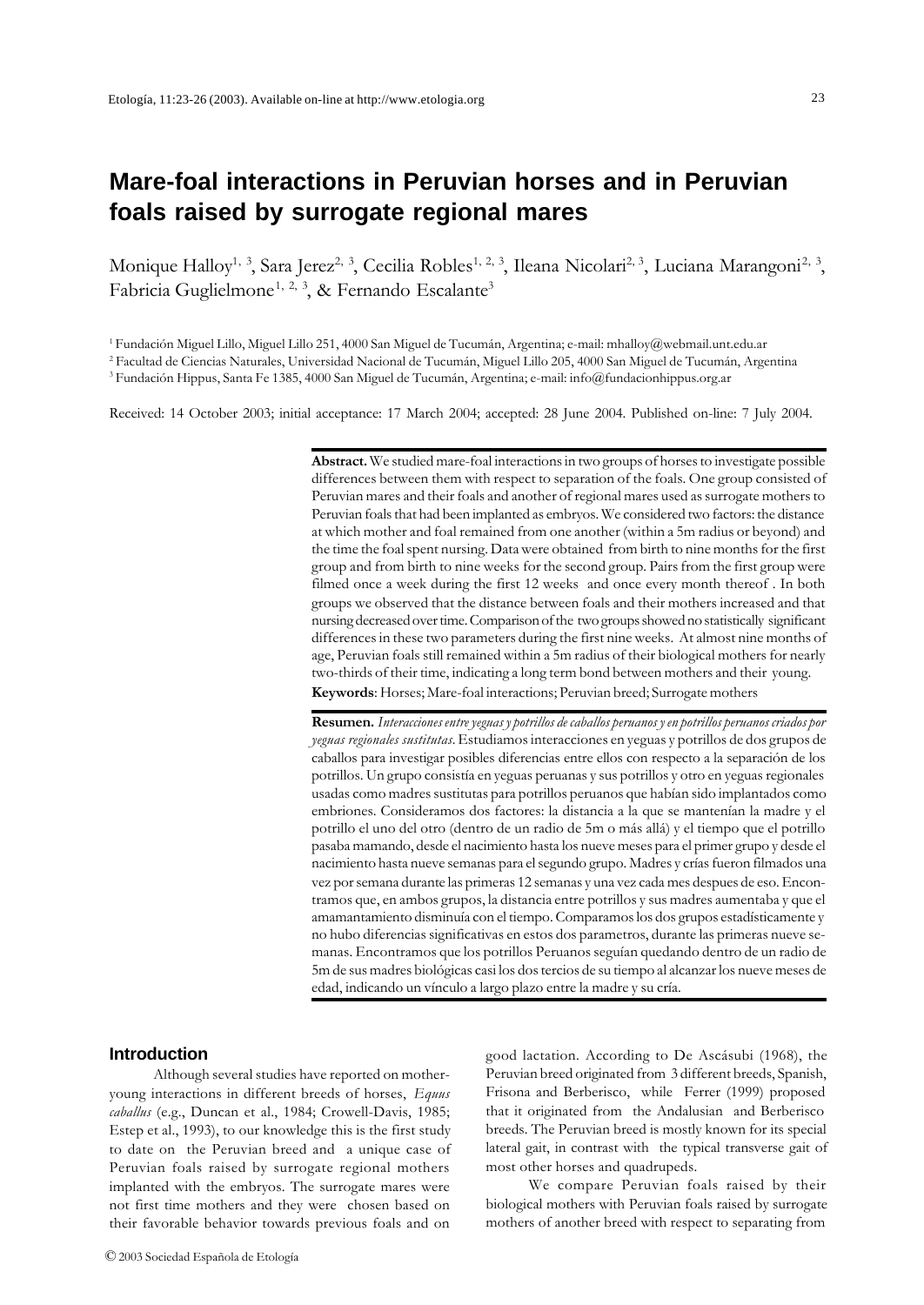their mothers. We considered the distances maintained between mothers and their young and also the time the foals spent nursing over a determined period of time.

# **Materials and methods**

# **Animals and locations**

Two different groups of horses were studied. They were observed in relatively large fields where they spent most of their time during the day and night, the mares grazing on local grasses, or resting under an occasional tree, the foals nursing, sometimes trying and eating the different grasses (McDonnell and Poulin, 2002), resting, or frolicking close to their mothers.

One group consisted of Peruvian mares and their foals (location "El Algarrobo", province of Tucumán, Argentina; size 80 hectares). Although there were more than 20 pairs of mothers and foals of different ages in this group, they were not always available for filming (e.g., veterinarian's visit, in preparation for shows or exhibits). Other mares without foals, yearlings and geldings were also present. The actual number of pairs that were filmed and the average time filmed per pair at different age-periods of the foals' lives are given in Table 1.

The second group consisted of surrogate regional mothers and their Peruvian foals (location "Los Copiangos", province of La Rioja, Argentina; size 40 hectares). There were 12 pairs of mothers and foals in this second group. No other horses were present. On many weeks, only 4 pairs or fewer were available for filming. Because of this, and because of the travel distance to the site (about 5hrs), we did not obtain as much data as for the first group. Number of pairs filmed and the average time each pair was filmed per age category are shown in Table 1.

# **Methods**

Over the first 3 months, we filmed (using a video camera Sony Hi8) mare-foal pairs once a week, after which we filmed them once a month. Our goal was to obtain a minimum of 15-minute samples of videotaping per pair and a minimum of two pairs per week, and later per month. For the Peruvian mares with Peruvian foals, we were able to meet this objective until the foals' reached nine months of age, with the exception of the sixth week (table 1). In the case of the surrogate mares with Peruvian foals, we obtained data over a total of five weeks between birth and the ninth week (Table 1).

In order to avoid any confusion in recognizing members of a pair and since distances are hard to evaluate on video, each time we filmed a new pair, we recorded orally, on the video, which pair we were filming and at what distance they were from each other (based on two or three observers' visual estimations and occasionally walking the distance), updating this information as changes occurred. The videos were then analyzed in the laboratory. For each pair we recorded the distance between a foal and its mother every 30 seconds within each video-sample. We used the 5m criterion used by Smith-Funk and CrowellDavis (1992, also see Tyler, 1972, in Waring, 1983), that is, whether foals were within a 5m radius of their mothers or at more than 5m. We also took note each time a foal was nursing, within a 30-second period for each video-sample.

We calculated percentages of the time each foal spent within a 5m radius of its mother and of the time spent nursing. The Wilcoxon-Mann-Whitney test was used for inter-group comparisons with respect to distance to mother and nursing time during the age categories for which data was available for both groups (Siegel and Castellan, 1988).

#### **Results**

We observed between 3 and 10 pairs in the Peruvianonly group for a minimum of 18 to 38 minutes each during the nine months of the study. In the surrogate mother – Peruvian foal group, we observed between 2 and 4 pairs for 40 to 111 minutes per pair in five age categories (Table 1).

#### **Distance to mother**

During the first week, foals in the two groups spent 99.5 to 100% of their time within a 5m radius of their mothers (Table 1). This percentage decreased over time although it was not linear. During the fourth week the regional mares with Peruvian foals decreased time spent together within a 5m radius to 71%, but the percentage increased again in the next weeks. The Peruvian mothers with Peruvian foals similarly decreased time spent together within a 5m radius by the fourth week, with minimum values of 71% during the 5<sup>th</sup> week, but percentage again increased after that. Time spent close to each other, in Peruvian mothers with Peruvian foals, clearly dropped by the sixth month to about two-thirds of their time (Table 1). We found no significant difference between the two groups with respect to this parameter during the weeks for which we had data on both groups (table 1,  $W = 28$ , p $> 0.05$ , m=5, n=5).

# **Nursing**

Foals from the two groups nursed between 16 and 17% of their time during their first week as seen on videotape (table 1). These values decreased to approximately 5% by 4 weeks of age in both groups. The Peruvian-only group showed some variability, including no observation of nursing during the eleventh week in 6 pairs, each filmed about 20 minutes (table 1). In the following months, nursing was again observed in this group from about 4% to 7.5% to 0% by 8 months. We found no significant difference between the two groups with respect to the time the foals spent suckling during the weeks for which we had data on both groups (table 1,  $W = 29$ , p $> 0.05$ , m=5,  $n=5$ ).

#### **Discussion**

Tyler (1972, in Waring, 1983) found that foals of the New Forest ponies were within 5m of the mare 94% of the time during their first week. Crowell-Davis (1986) obtained a slightly higher value, 99%. in Welsh ponies. We obtained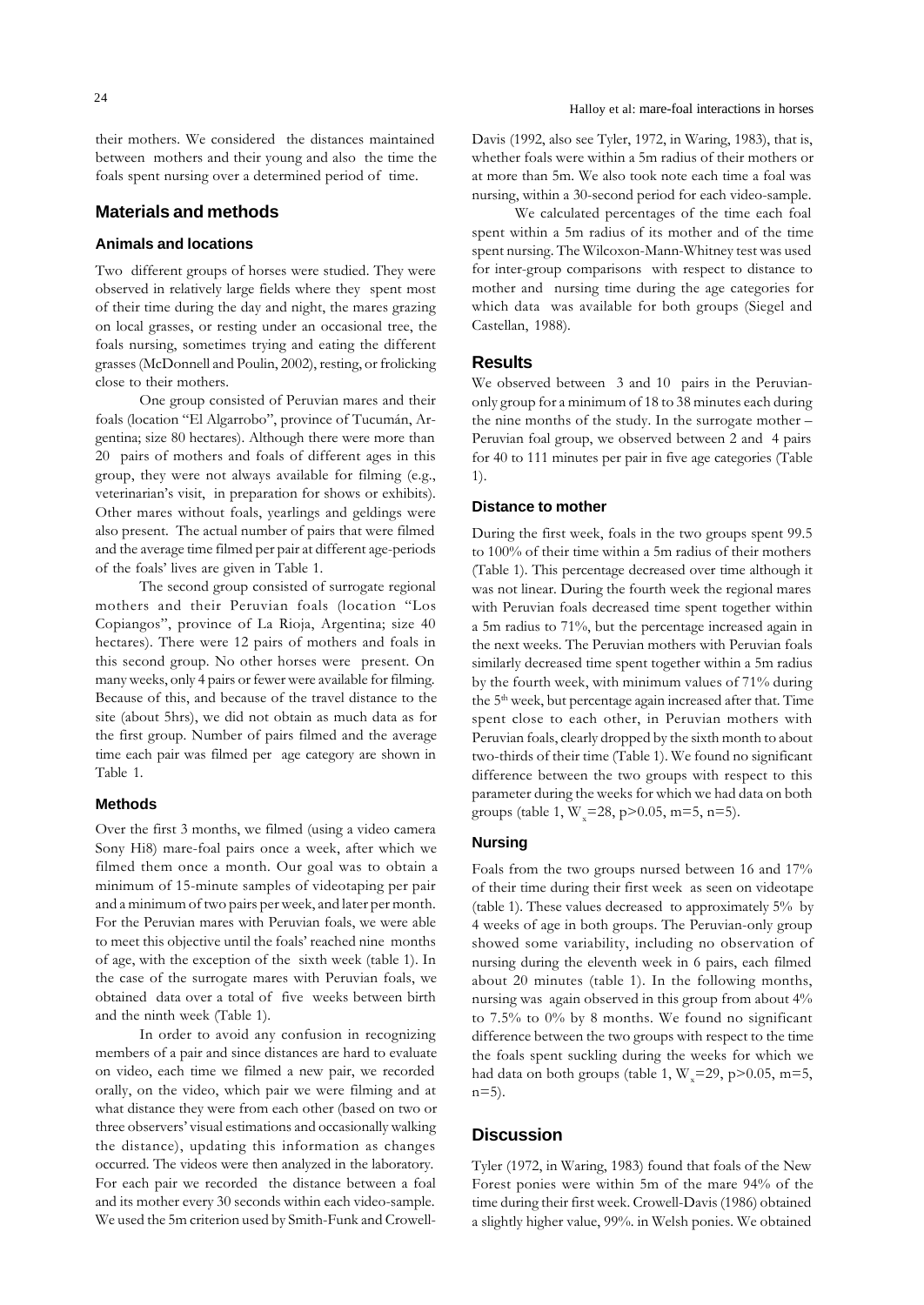**Table 1.** Mother-young pairs of Peruvian mares - Peruvian foals and surrogate regional mares - Peruvian foals that were filmed (average time in minutes ± one standard error of the mean, 1SE, per pair) from birth to 12 weeks (wk) and from 3 to 9 months (mo) for the first group and from birth to 9 weeks for the second group. N is the number of pairs used per age category. % "0 to 5m" indicates the average percent ± 1SE of time a foal and its mother spent within a 5m radius per age category. % "suckling" shows the average percent ± 1SE of the time a foal spent suckling its mother. Weeks or months for which we had less than 15min of filming per pair or fewer than 2 pairs are not included.

|                                | Peruvian mare - Peruvian foal |                 |                 |                 | Surrogate regional mare - Peruvian foal |                 |                 |                |
|--------------------------------|-------------------------------|-----------------|-----------------|-----------------|-----------------------------------------|-----------------|-----------------|----------------|
|                                | min filmed per pair           |                 | $\%$ "0 to 5m"  | $\%$ "suckling" | min filmed per pair                     |                 | $\%$ "0 to 5m"  | % "suckling"   |
| Age of foal                    | $\mathbf n$                   | mean $\pm$ 1SE  | mean $\pm$ 1SE  | mean $\pm$ 1SE  | $\mathbf n$                             | mean $\pm$ 1SE  | mean $\pm$ 1SE  | mean $\pm$ 1SE |
| $0$ to $1$ wk                  | 10                            | $24.7 \pm 3.1$  | $99.5 \pm 0.4$  | $17.2 \pm 2.8$  | 3                                       | $40.5 \pm 11.6$ | $100 \pm 0$     | $15.9 \pm 3.6$ |
| $1 \text{ to } 2 \text{ wk}$   | 9                             | $22.2 \pm 1.5$  | $95.9 \pm 2.4$  | $18.0 \pm 3.0$  |                                         |                 |                 |                |
| $2$ to $3$ wk                  | 4                             | $24.4 \pm 6.0$  | $90.6 \pm 5.6$  | $14.6 \pm 6.9$  | $\overline{4}$                          | $88.2 \pm 15.9$ | $94.1 \pm 2.1$  | $11.6 \pm 2.0$ |
| $3$ to $4$ wk                  | 6                             | $21.7 \pm 2.5$  | $90.5 \pm 5.1$  | $11.8 \pm 1.9$  |                                         |                 |                 |                |
| $4$ to $5$ wk                  | 6                             | $25.9 \pm 4.4$  | $77.1 \pm 10.8$ | $6.2 \pm 1.4$   | 2                                       | $83.7 \pm 21.2$ | $70.6 \pm 19.4$ | $5.3 \pm 1.3$  |
| $5$ to 6 wk                    | 3                             | $25.8 \pm 2.1$  | $70.6 \pm 10.3$ | $8.5 \pm 1.9$   |                                         |                 |                 |                |
| $7$ to $8$ wk                  | 5                             | $21.9 \pm 3.1$  | $85.1 \pm 7.4$  | $7.6 \pm 1.8$   | 3                                       | $111.2 \pm 4.3$ | $78.2 \pm 4.6$  | $6.9 \pm 0.3$  |
| 8 to 9 wk                      | 5                             | $18.5 \pm 1.7$  | $80.2 \pm 9.8$  | $2.4 \pm 1.9$   | 2                                       | $100.2 \pm 1.7$ | $81.6 \pm 1.7$  | $5.3 \pm 2.8$  |
| 9 to $10 \text{ wk}$           | 3                             | $19.2 \pm 1.0$  | $96.6 \pm 2.3$  | $5.1 \pm 2.8$   |                                         |                 |                 |                |
| $10 \text{ to } 11 \text{ wk}$ | 4                             | $20.5 \pm 1.7$  | $85.2 \pm 8.0$  | $8.2 \pm 3.9$   |                                         |                 |                 |                |
| 11 to 12 wk                    | 6                             | $20.1 \pm 1.5$  | $78.3 \pm 10.7$ | $0 \pm 0$       |                                         |                 |                 |                |
| $3$ to $4$ mo                  | 4                             | $25.6 \pm 5.8$  | $87.6 \pm 7.9$  | $5.2 \pm 3.9$   |                                         |                 |                 |                |
| $4$ to $5$ mo                  | 4                             | $21.9 \pm 3.6$  | $96.7 \pm 3.3$  | $5.4 \pm 2.7$   |                                         |                 |                 |                |
| $5$ to 6 mo                    | $\overline{4}$                | $18.6 \pm 2.5$  | $82.0 \pm 10.2$ | $4.3 \pm 1.8$   |                                         |                 |                 |                |
| 6 to 7 mo                      | 3                             | $38.0 \pm 11.1$ | $66.4 \pm 23.2$ | $3.9 \pm 0.7$   |                                         |                 |                 |                |
| $7$ to $8$ mo                  | 3                             | $27.3 \pm 10.4$ | $60.5 \pm 25.5$ | $7.5 \pm 2.7$   |                                         |                 |                 |                |
| 8 to 9 mo                      | 3                             | $20.0 \pm 5.0$  | $60.5 \pm 19.8$ | $0 \pm 0$       |                                         |                 |                 |                |

similar results in our two groups, 99.5 and 100%, respectively. Foals of both groups then started to spend less time close to their mothers but this decrease was not linear. By the eighth month, foals of the Peruvian-only group still spent a lot of time within a 5m radius of their mothers (60%).

Nursing episodes decreased in the two groups, especially after the first month. This is to be expected and it has been reported in a variety of other breeds, e.g., Tyler (1972, in Waring, 1983) in the New Forest ponies, Duncan et al. (1984) in a band of free-ranging horses from Camargue, France, Crowell-Davis (1985) in Welsh ponies, and Barber and Crowell-Davis (1994) in Belgian horses. We found no significant differences between the two groups with respect to distance to mother and time spent nursing even though in one group the mother was biological and in the other the mother was a surrogate mare from another breed.

Separation of mother and foal is similar among horse breeds (Waring, 1983), including feral horses (Duncan et al., 1984). It has also been reported in Welsh ponies (Crowell-Davis, 1985), in mules (Smith-Funk and Crowell-Davis, 1992), in donkeys (French, 1998) and now in the special case of foals raised by surrogate mothers of another breed. In feral horses, complete weaning occurs toward the end of the first year, usually coincident with the mare giving birth to a new foal (Waring, 1983, and references therein). However, nursing may continue until the foal's second summer if the mother does not foal that year.

Our data agree with findings in reports on other breeds of horses. In the two groups we studied, foals spent about 80% of their time close to their mothers at two months of age, with Peruvian foals raised by their biological mothers maintaining this close contact until 6 months of age after which the time spent with the mother decreased to about two-thirds. These results suggest, on one hand, that separation in horses is similar in many breeds, including the particular case of foals raised by surrogate mothers of another breed, and on the other, that this process is long, at least 8 months or longer, indicating long-term bonding between mares and their foals. This may be important to consider in light of horse management and in particular with respect to appropriate time for weaning.

**Acknowledgements**. The authors wish to acknowledge the help provided by Cristian Abdala, José María Chani, Ada Echeverría, and Javier Fiaño. We thank Coqui de la Jara for his help and his support and Raúl Chacón and Hugo Mario Velardez for allowing us to observe and film their horses on their farms. We are grateful to José María Chani, Ada Echeverría, Silvia Moro, and to anonymous reviewers for comments on the manuscript.

# **References**

- Ascásubi de, L., 1968. *El Caballo de Paso y su Equitación.* Asociación Nacional de Criadores y Propietarios de Caballos Peruanos de Paso.
- Barber, J. A. & Crowell-Davis, S. L., 1994. Maternal behavior of Belgian (*Equus caballus*) mares. *Appl. Anim. Behav. Sci.*, 41:161-189.
- Crowell-Davis, S. L., 1985. Nursing behaviour and maternal